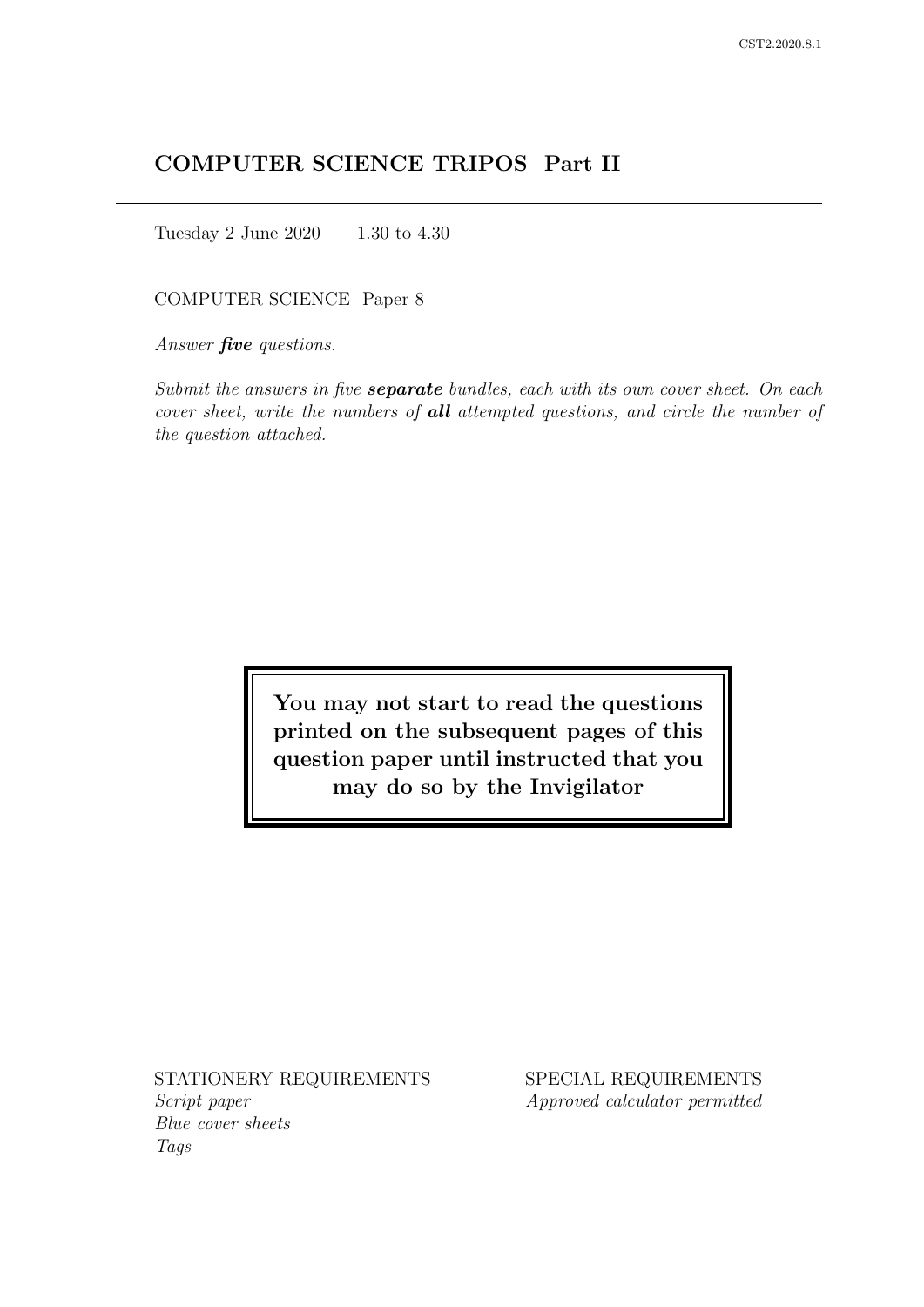#### 1 Advanced Algorithms

- (a) State the fundamental theorem of Linear Programming. [3 marks]
- (b) Consider the following linear program:

minimise 
$$
4 \cdot x_1 - x_2
$$
  
\n $-x_1 + 5x_2 \ge 4$   
\n $x_1 - 0.5x_2 \le 1$   
\n $x_1, x_2 \ge 0$ 

- (i) Convert this linear program into slack form. [3 marks]
- (ii) What is the number of different slack forms of the linear program in Part  $(b)(i)$ ? [2 marks]
- (iii) Give at least one non-feasible and one feasible basic solution of the linear program in  $(b)(i)$ . [4 marks]
- (c) Consider the following separation problem. We are given m points  $x^1$  =  $(x_1^1, x_2^1), x_1^2 = (x_1^2, x_2^2), \ldots, x_m = (x_1^m, x_2^m) \in \mathbb{R}^2$  and n points  $y^1 = (y_1^1, y_2^1), y^2 = (y_1^1, y_2^1)$  $(y_1^2, y_2^2), \ldots, y_n = (y_1^n, y_2^n) \in \mathbb{R}^2$ . The goal is to find a "separating" vector  $w = (w_1, w_2) \in \mathbb{R}^2$  (if it exists) such that:

$$
\langle x^i, w \rangle = \sum_{j=1}^2 x^i_j w_j > 0
$$
 for  $i = 1, 2, ..., m$ ,

and

$$
\langle y^i, w \rangle = \sum_{j=1}^2 y_j^i w_j < 0
$$
 for  $i = 1, 2, ..., n$ .

- $(i)$  Create a new, equivalent system of inequalities by replacing each strict inequality by a suitable non-strict inequality. Justify why this new system has a solution if and only if the original system has one. [4 marks]
- (*ii*) Based on your answer in Part  $(c)(i)$ , how can you solve the above problem using linear programming? [4 marks]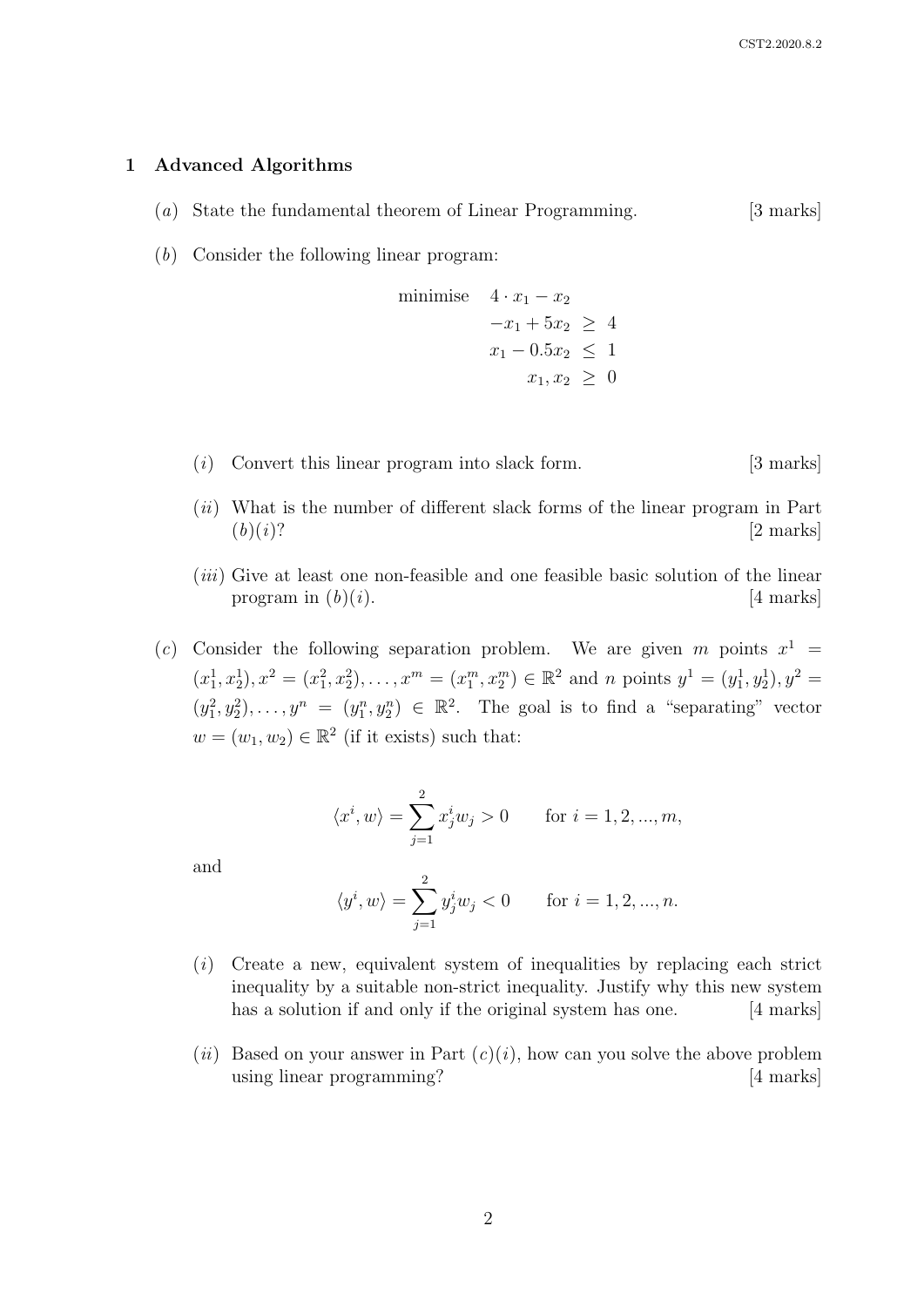# 2 Bioinformatics

- (a) Describe the time and space complexity for finding the global alignment between two DNA sequences when they are very similar. [4 marks]
- (b) Describe how match, mismatch and gap penalty (initiation and elongation) affect the score in global sequence alignment. [4 marks]
- (c) Describe, with one example, how the number of mutations affects the phylogenetic analysis using the distance algorithm. [4 marks]
- (d) Describe the differences in algorithmic complexity between the distance and parsimony phylogenetic methods. [4 marks]
- (e) Describe why the Viterbi algorithm can help identify protein structural parts (alpha helix, beta sheet, coil) in a sequence of amino acids and describe how it works. [4 marks]

# 3 Comparative Architectures

- $(a)$  (i) For each of the processors described below outline a possible microarchitecture. Include a labelled block diagram that illustrates the main components of the core pipeline and how they are interconnected. Individual pipeline stages should be shown with a brief description of their contents.
	- (A) A simple superscalar processor with a short pipeline. It can fetch and issue up to two instructions per cycle and instructions are issued in program order. [4 marks]
	- (B) A high-performance superscalar processor that supports out-of-order execution. It is able to fetch and issue up to 6 instructions per cycle. It has a deep pipeline and aims to support a high clock frequency.

[6 marks]

- $(ii)$  In practice, the area of these types of processor may differ by a factor of five or more. What contributes to this large difference in area? [5 marks]
- (b) An indirect branch may have multiple target addresses associated with it. Why is this problematic for a simple Branch Target Buffer (BTB) design? [2 marks]
- (c) If indirect branches favour a particular branch target, and only infrequently branch to other targets, how might the design of the BTB be optimised?

[3 marks]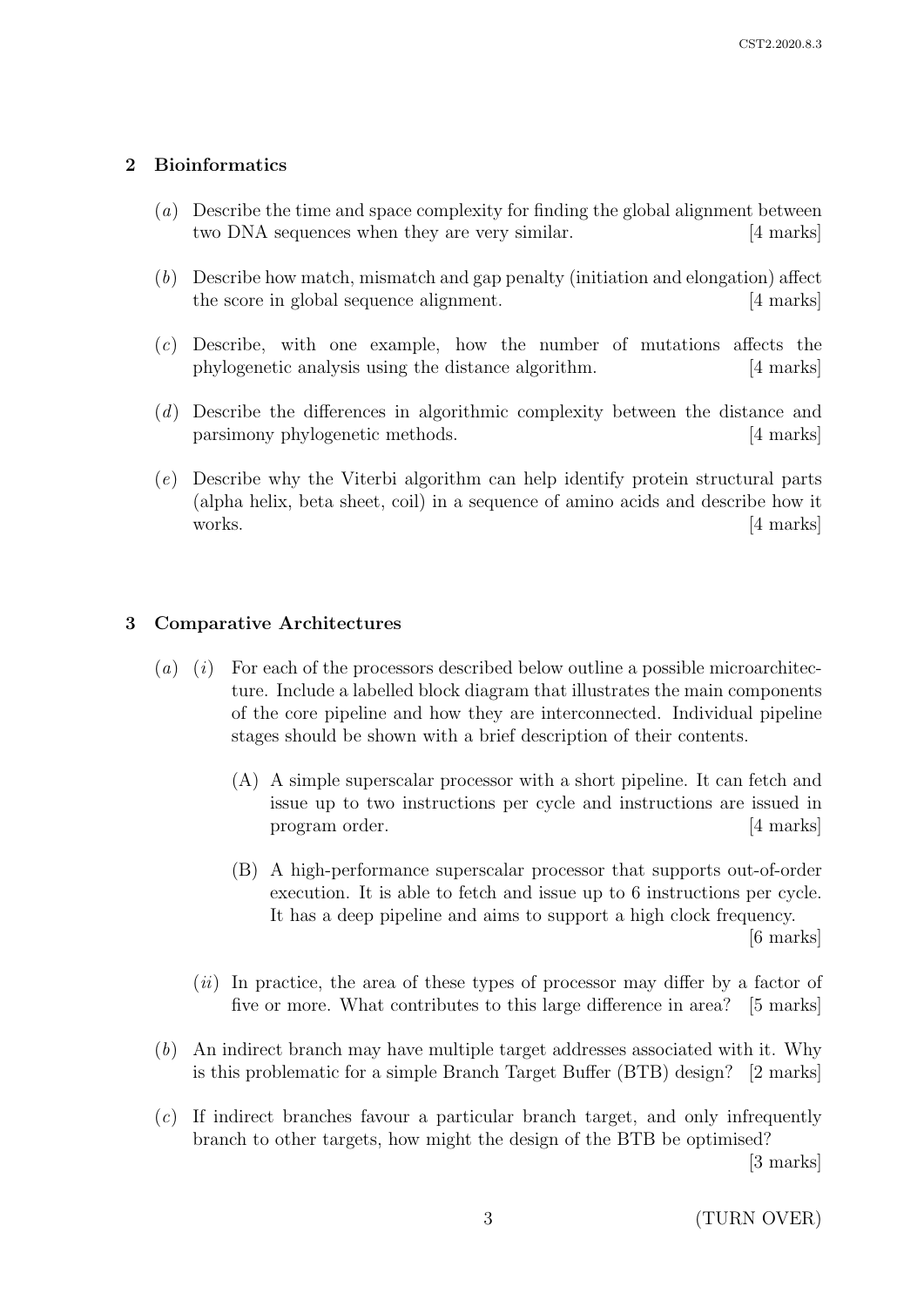# 4 Computer Vision

(a) Neural receptive fields used in early stages of vision can be regarded as linear integro-differential operators of the first- and second-orders, represented by the elongated ovals within the diagram below. Explain how they can be used for oriented edge detection, and also state the basis for a Fourier interpretation of them as anisotropic bandpass filters. Explain how combining their outputs by the nonlinear operations depicted in the rest of this diagram (sum-of-squares, and response ratio) can be used for higher-level feature detection. [8 marks]



- (b) In self-driving cars, the following acronyms are names for automated vision In sen-ariving cars, the ionowing acronyms are names systems. Define them and briefly describe how they work.
	- $(i)$  LIDAR [3 marks]  $\overline{I}$  I IDAD I Texture is both an identifying feature, and a cue to surface shape shape shape shape shape shape shape shape shape shape shape shape shape shape shape shape shape shape shape shape shape shape shape shape shape shape sh
	- $(ii)$  SLAM  $[3 \text{ marks}]$  $SLAM$
- $(c)$  Discuss the use of texture gradients as a depth cue in computer vision. How can texture gradients be measured? What prior assumptions are needed to make computations about depth and shape possible? You may find it helpful to refer<br>to the following testing executive to the following texture examples. [6 marks]

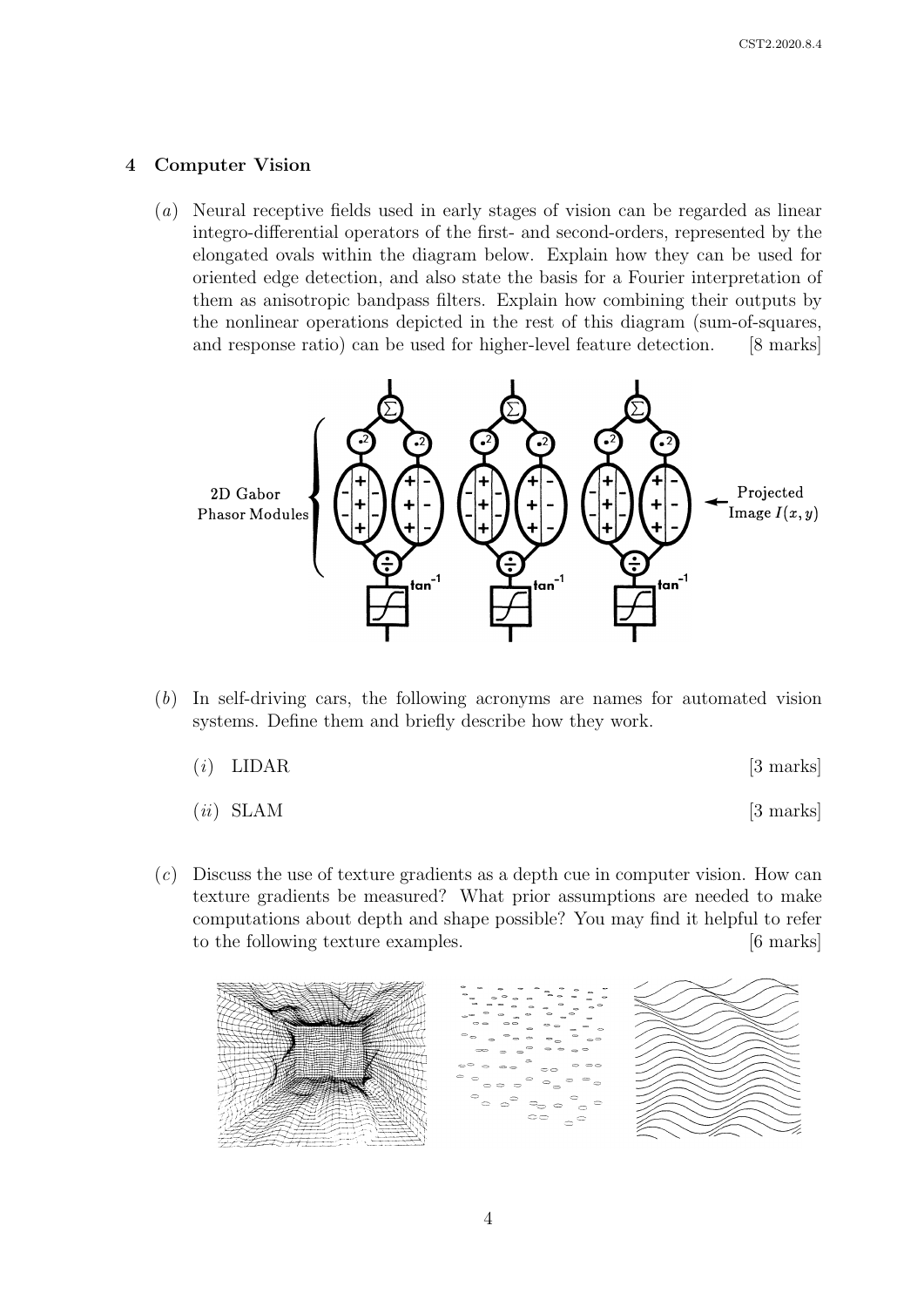# 5 Cryptography

- (a) (i) One way to use a secure hash function H to form a message-authentication code is the construct  $\mathsf{Mac}_K(M) = H(K||M)$ . What problem with that approach does the HMAC construct solve? [4 marks]
	- $(ii)$  Why does the HMAC construct pad the key? [2 marks]
- (b) Your opponent has started using HomeBrew, a new block cipher  $C = E_K(M)$ that they invented last week. It uses a 96-bit key  $K = K_1 || \dots || K_{12}$ , where each of the 12 bytes  $K_i$  ( $1 \leq i \leq 12$ ) is used as an 8-bit subkey in one of the 12 rounds that apply a keyed permutation  $f$ :

 $R_0 := M$ for  $i := 1$  to 12  $R_i := f_{K_i}(R_{i-1})$  $C := R_{12}$ 

Describe an attack to find  $K$  for this type of block cipher that is practical for an adversary with a computer fast enough to execute such a block cipher around  $2^{50}$  times and that can store and lookup around  $2^{50}$  keys and messages.

[6 marks]

(c) Your colleague has proposed the following digital signature algorithm. Let  $(\mathbb{G}, q, q)$  be system-wide choices of a cyclic group  $\mathbb{G}$  of prime order q with generator g such that the discrete logarithm problem in  $\mathbb G$  is computationally infeasible. Further let  $H: \{0,1\}^* \to \mathbb{Z}_q^*$  be a collision-resistant hash function. Pick a secret key  $x \in \mathbb{Z}_q$  uniformly at random and let  $(y, r)$  with  $y := g^x \in \mathbb{G}$ and  $r := H(g^{H(x)})$  be the corresponding public key.

Then use as the signature of message  $m \in \{0,1\}^*$  the value  $s \in \mathbb{Z}_q^*$  found by solving

$$
H(x) \cdot s \equiv x \cdot r + H(m) \pmod{q}
$$

for  $s = [H(x)]^{-1} \cdot [x \cdot r + H(m)]$ . (Here  $a^{-1}$  denotes the multiplicative inverse of finite-field element  $a \in \mathbb{Z}_q^*$ . Your colleague considers  $\mathbb{P}(s = 0)$  negligible.)

The recipient, given  $(\mathbb{G}, q, g, H), (y, r), (m, s)$  verifies that signature by checking the equation

$$
H\left(y^{r\cdot s^{-1}}g^{H(m)\cdot s^{-1}}\right)=r
$$

Show that this signature scheme does not provide existential unforgability.

[8 marks]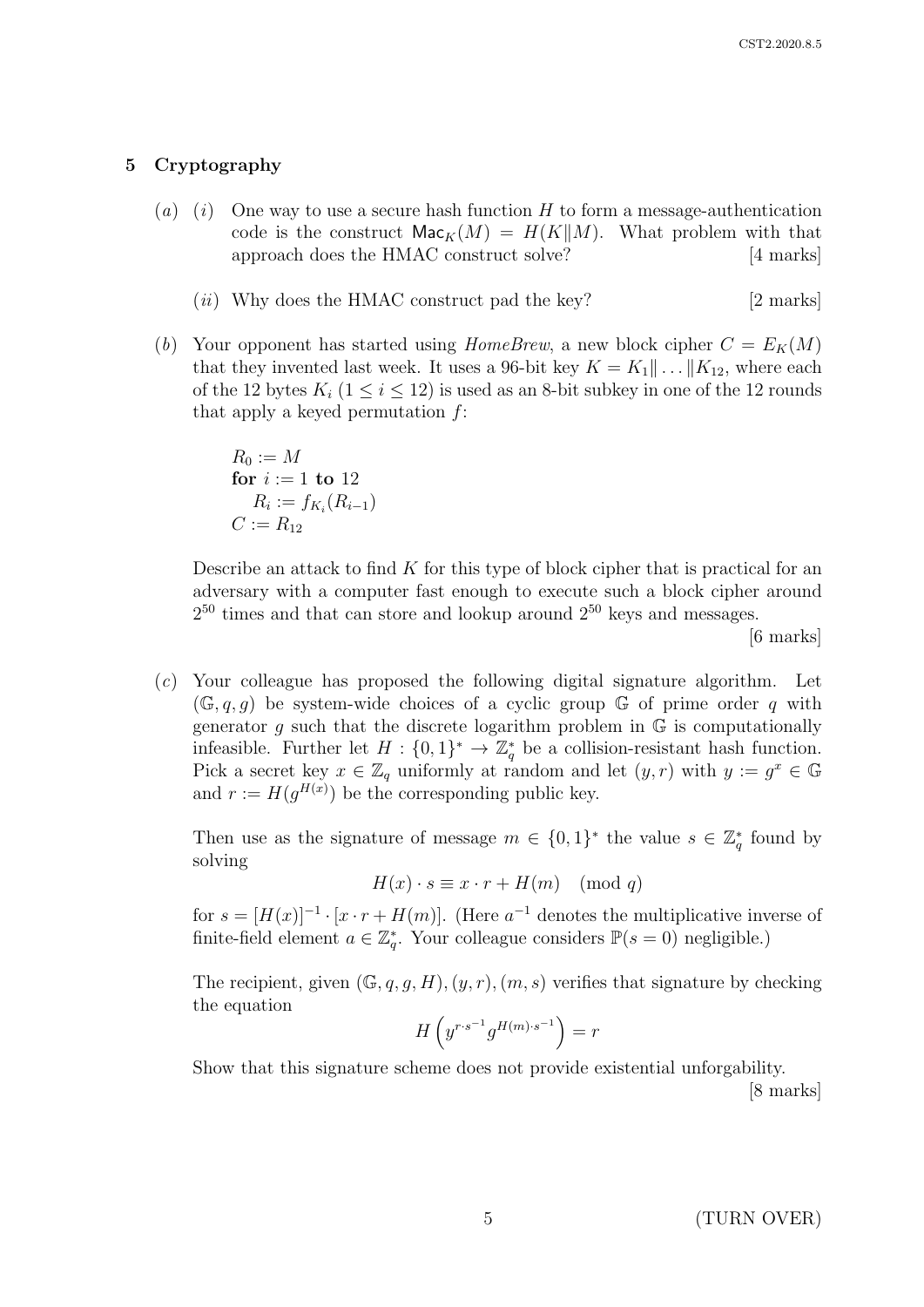#### 6 Denotational Semantics

(a) For a poset  $(P, \subseteq)$ , the join of  $x, y \in P$  is defined to be the element  $x \sqcup y \in P$ such that

 $\forall p \in P$ .  $x \sqcup y \sqsubseteq p \iff (x \sqsubseteq p \land y \sqsubseteq p)$ 

A poset is said to be join complete if every pair of elements in it has a join.

For a join-complete cpo D, show that the function  $\sqcup : D \times D \rightarrow D$  mapping  $(x, y) \in D \times D$  to  $x \sqcup y \in D$  is continuous. [8 marks]

- (b) Let  $(D, \sqsubseteq)$  be a domain.
	- (i) For a continuous function  $f: D \to D$ , prove that the subset of D

$$
\widehat{f} = \{ x \in D \mid f(x) \sqsubseteq x \}
$$

ordered by  $\sqsubseteq$  is a domain. [6 marks]

(*ii*) For  $d \in D$ , let  $\uparrow(d) = \{ x \in D \mid d \sqsubseteq x \}.$ 

For a continuous function  $g: D \to D$ , prove that if  $(D, \sqsubseteq)$  is join complete then, for all  $d \in D$ , the subset of D

↑ $(d)$  ∩  $\widehat{g}$ 

ordered by  $\subseteq$  is a domain. [6 marks]

#### 7 E-Commerce

- (a) Describe how a block chain distributed ledger operates and briefly describe two advantages and two disadvantages of such systems. [6 marks]
- (b) Given that a number of systems are starting to use distributed ledgers to store and process transaction data, discuss the potential issues of using such ledgers given the rights data subjects have under GDPR. [8 marks]
- (c) Discuss three network externalities or effects that could impact the adoption of a new distributed ledger technology for purchasing and tracking carbon emission offsets. [6 marks]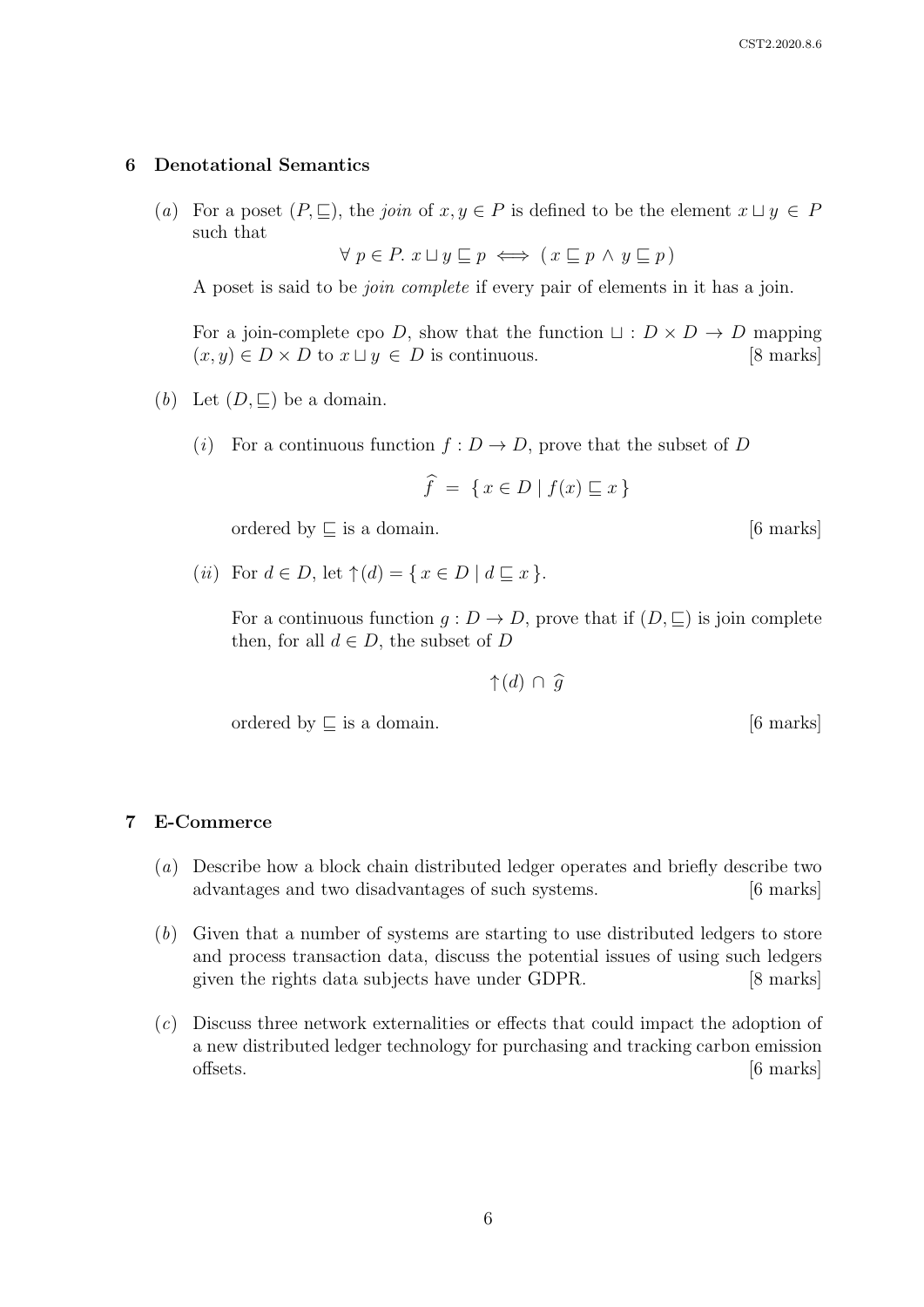## 8 Hoare Logic and Model Checking

Consider commands C composed from assignments  $X := E$  (where X is a program variable, and E is an arithmetic expression), heap allocation  $X := \text{alloc}(E_1, ..., E_n)$ , heap assignment  $[E_1] := E_2$ , heap dereference  $X := [E]$ , disposal of heap locations dispose(E), the no-op skip, sequencing  $C_1$ ;  $C_2$ , conditionals if B then  $C_1$  else  $C_2$ (where  $B$  is a boolean expression), and loops while  $B$  do  $C$ . null is 0. Recall the separation logic partial list representation predicates:

plist(t, [], u)  $=$   $(t = u) \wedge$  emp plist $(t, h :: \alpha, u)$  =  $\exists y \cdot ((t \mapsto h) * ((t + 1) \mapsto y) * \text{plist}(y, \alpha, u))$ 

Circular lists can be represented by  $\text{clist}(t, \alpha) = \text{plist}(t, \alpha, t) \wedge (\alpha = [] \Rightarrow t = \text{null}).$ 

- (a) Assuming  $\vdash \{P_1\}$   $C_1$   $\{Q_1\}$  and  $\vdash \{P_2\}$   $C_2$   $\{Q_2\}$ :
	- (i) explain precisely why  $\vdash \{P_1 * P_2\} C_1; C_2 \{Q_1 * Q_2\}$  [2 marks]
	- (*ii*) give a counterexample to  $\vdash \{P_1 \land P_2\} C_1; C_2 \{Q_1 \land Q_2\}.$  [1 mark]
- (b) Give a proof outline for the following circular list 'next' triple:  ${\{\text{clist}(X, t:: \alpha)\}\; X := [X + 1] \; {\{\text{clist}(X, \alpha + |t|)\}\;}$  [3 marks]
- (c) Give a loop invariant (no need for a proof outline) for the following circular list 'length' triple:]  ${clist}(X, \alpha)$ if  $X = \text{null}$  then  $Y := 0$ else  $(Z := [X + 1]; Y := 1;$  while  $Z \neq X$  do  $(Z := [Z + 1]; Y := Y + 1)$ )  ${\textsf{clist}(X, \alpha) * Y = \text{length}(\alpha)}$

[3 marks]

(d) Give a loop invariant (no need for a proof outline) for the following triple for a 'previous' operation on non-empty circular lists:  $\{\text{clist}(X, \alpha + [t])\}$  $Z := X; Y := [X + 1];$  (while  $Y \neq X$  do  $(Z := Y; Y := [Y + 1])); X := Z$  ${clist}(X, t:: \alpha)$ 

[4 marks]

(e) Give a loop invariant (no need for a proof outline) for the following triple for a 'dial to minimum' operation on non-empty circular lists:

> ${clist}(X, \alpha_1 + [t] + \alpha_2) \wedge sorted(t::merge(sort(\alpha_1), sort(\alpha_2)))\}$  $Z := X; M := [X]; Y := [X + 1];$ (while  $Y \neq Z$  do  $(N := [Y]; (if N < M then X := Y else skip); Y := [Y + 1]);$  ${\text{clist}(X, [t] + \alpha_2 + \text{reverse}(\alpha_1))}$

[5 marks]

(f) Describe precisely all pairs of a stack and a heap that satisfy  $\exists y, z. ((X \mapsto y * y \mapsto z * z \mapsto X) \wedge Y = 0)$ 

[2 marks]

7 (TURN OVER)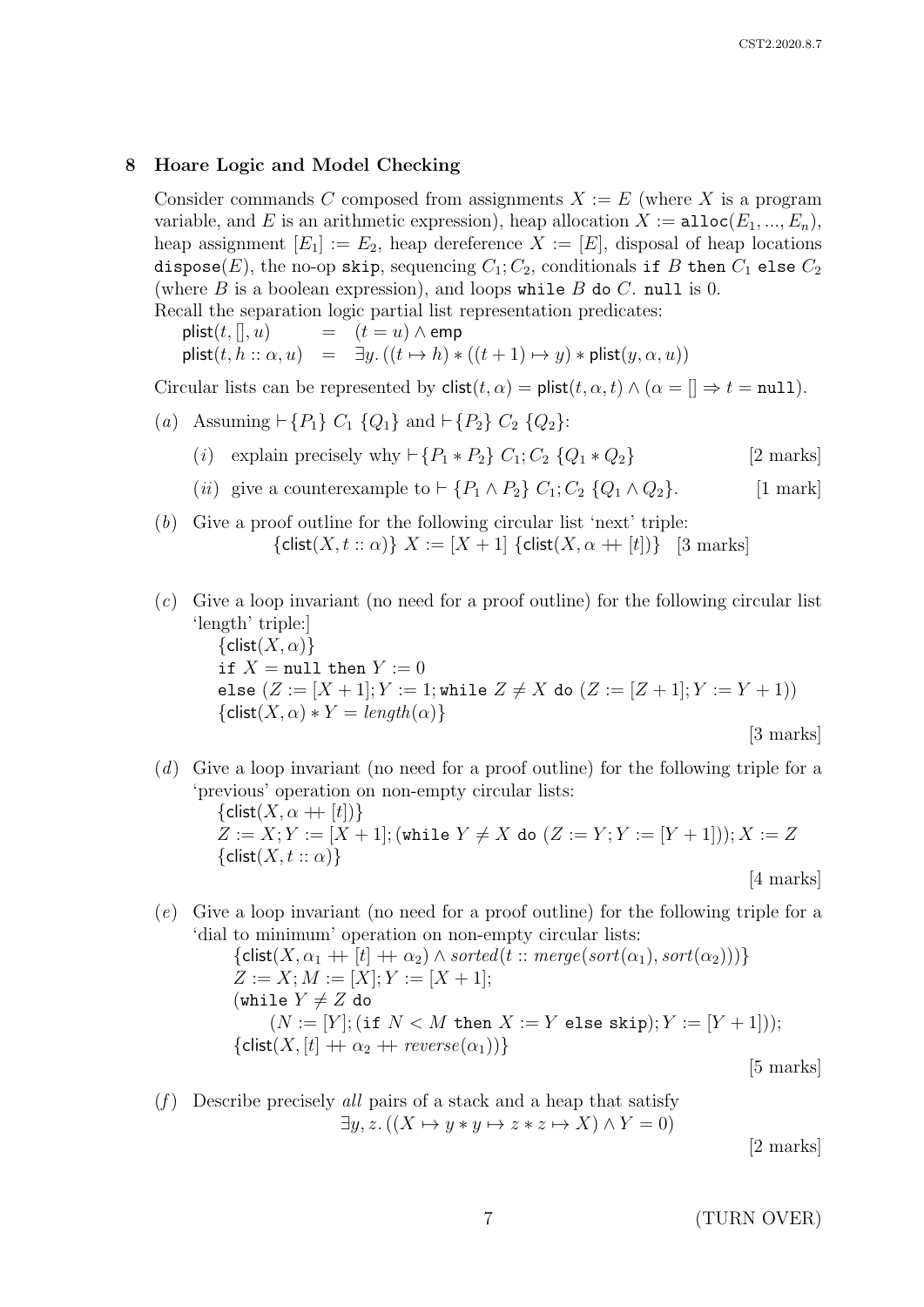#### 9 Information Theory

(a) A binary symmetric channel receives as input a bit whose values  $\{0, 1\}$  have probabilities  $\{p, 1 - p\}$ , but in either case, a transmission error can occur with probability  $\epsilon$  which flips the bit. The surface plot below describes the mutual information of this channel as a function  $M(\epsilon, p)$  of these probabilities:



- (i) At the point marked A, the error probability is  $\epsilon = 0$ . Why then is the channel mutual information minimal in this case:  $M(\epsilon, p) = 0$ ? [2 marks]
- (ii) At the point marked B, an error always occurs ( $\epsilon = 1$ ). Why then is the channel mutual information maximal in this case:  $M(\epsilon, p) = 1$ ? [2 marks]
- (*iii*) At the point marked C, the input bit values are equiprobable ( $p = 0.5$ ), so the symbol source has maximal entropy. Why then is the channel mutual information in this case  $M(\epsilon, p) = 0$ ? [2 marks]
- (iv) Define mathematically the function  $M(\epsilon, p)$  in terms of  $\epsilon$  and p. [4 marks]
- (b) An important operation in pattern recognition is convolution. If  $f$  and  $g$  are two functions  $\mathbb{R} \to \mathbb{C}$  then their convolution is  $(f * g)(x) = \int_{-\infty}^{\infty}$  $-\infty$  $f(x-y)g(y)dy$ .

If their respective Fourier transforms are  $\mathcal{F}_{[f]}(\omega)$  and  $\mathcal{F}_{[g]}(\omega)$ , prove that the convolution  $(f*g)(x)$  has a Fourier transform  $\mathcal{F}_{[f*g]}(\omega)$  that is the simple product

$$
\mathcal{F}_{[f*g]}(\omega) = 2\pi \mathcal{F}_{[f]}(\omega) \cdot \mathcal{F}_{[g]}(\omega).
$$

[6 marks]

(c) Show how a generating (or "mother") wavelet  $\Psi(x)$  can spawn a self-similar family of "daughter" wavelets  $\Psi_{jk}(x)$  by simple scaling and shifting operations. Explain the advantages of analysing data in terms of such a self-similar family of dilates and translates of a mother wavelet. [4 marks]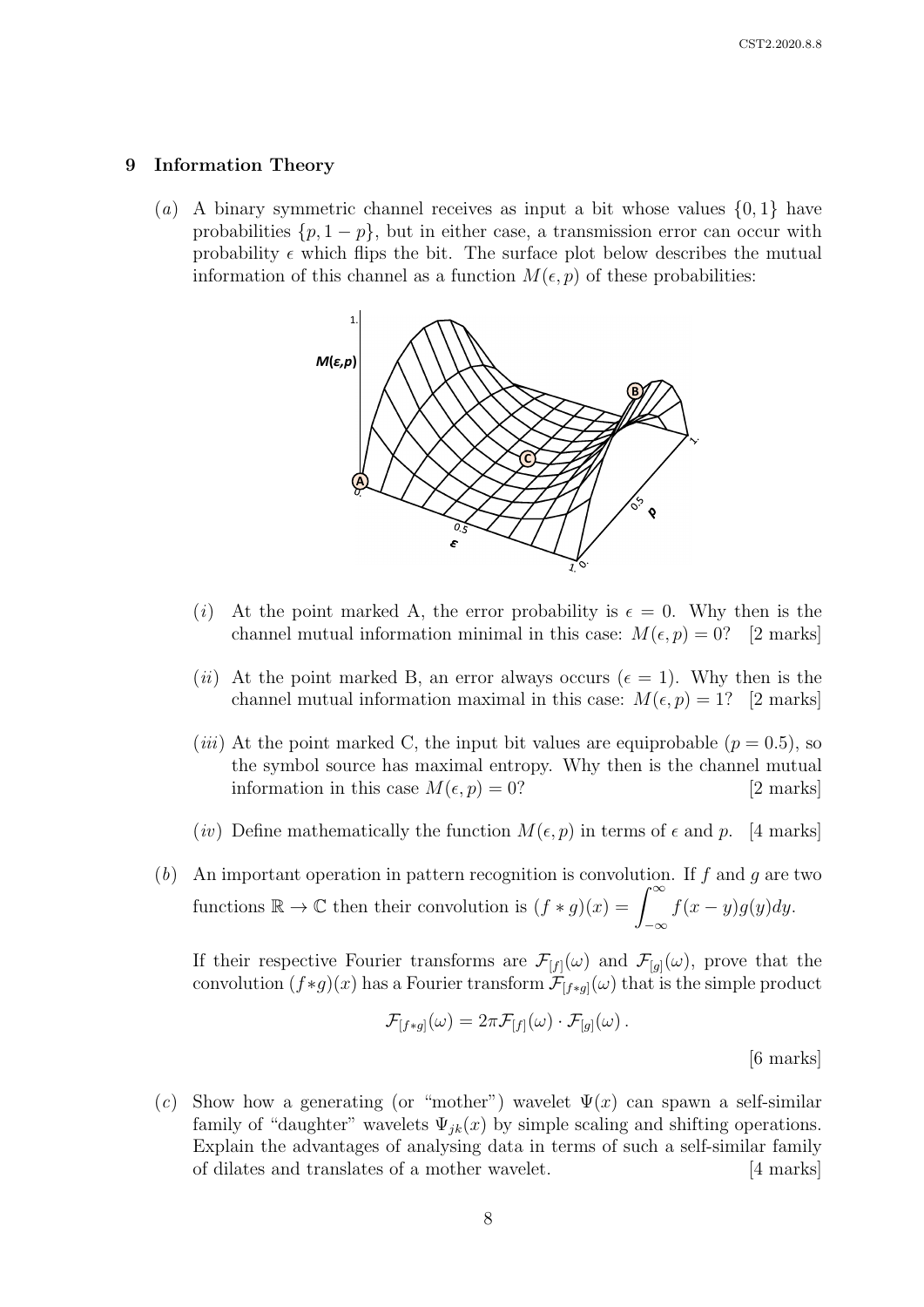## 10 Machine Learning and Bayesian Inference

- (a) Give a detailed description of the general Bayes decision rule for classification. Include in your answer definitions of the loss, conditional risk, decision rule and risk. [7 marks]
- $(b)$  For a problem with C classes, we suffer a loss of 1 for an incorrect classification and 0 for a correct one. Show that the Bayes decision rule for inputs  $x$  is

$$
h(\mathbf{x}) = \operatorname{argmax}_{c} \Pr(c|\mathbf{x}).
$$
\n[3 marks]

(c) For a problem with 2 classes, we now have three possibilities: classify  $\bf{x}$  as being in class  $c_1$ , classify **x** as being in class  $c_2$ , or decline to classify **x**. Classifying some x correctly results in a loss of 0 and classifying it incorrectly results in a loss of 1. Declining to classify x has a cost of  $\theta_1$  if x should be classified in class  $c_1$  and  $\theta_2$  if it should be classified in class  $c_2$ . Both  $\theta_1$  and  $\theta_2$  can take values between 0 and  $1/2$ .

Give a graphical representation of the conditional risks and use it to show that the Bayes decision rule for this problem is:

$$
h(\mathbf{x}) = \begin{cases} c_1 & \text{if } p \le q_1 \\ \text{Decline} & \text{if } q_1 < p \le q_2 \\ c_2 & \text{if } q_2 < p \end{cases}
$$

where  $p = Pr(c_1|\mathbf{x}), q_1 = \frac{\theta_2}{1-(\theta_1)}$  $\frac{\theta_2}{1-(\theta_1-\theta_2)}$  and  $q_2 = \frac{1-\theta_2}{1+(\theta_1-\theta_2)}$  $1+(\theta_1-\theta_2)$ . [10 marks]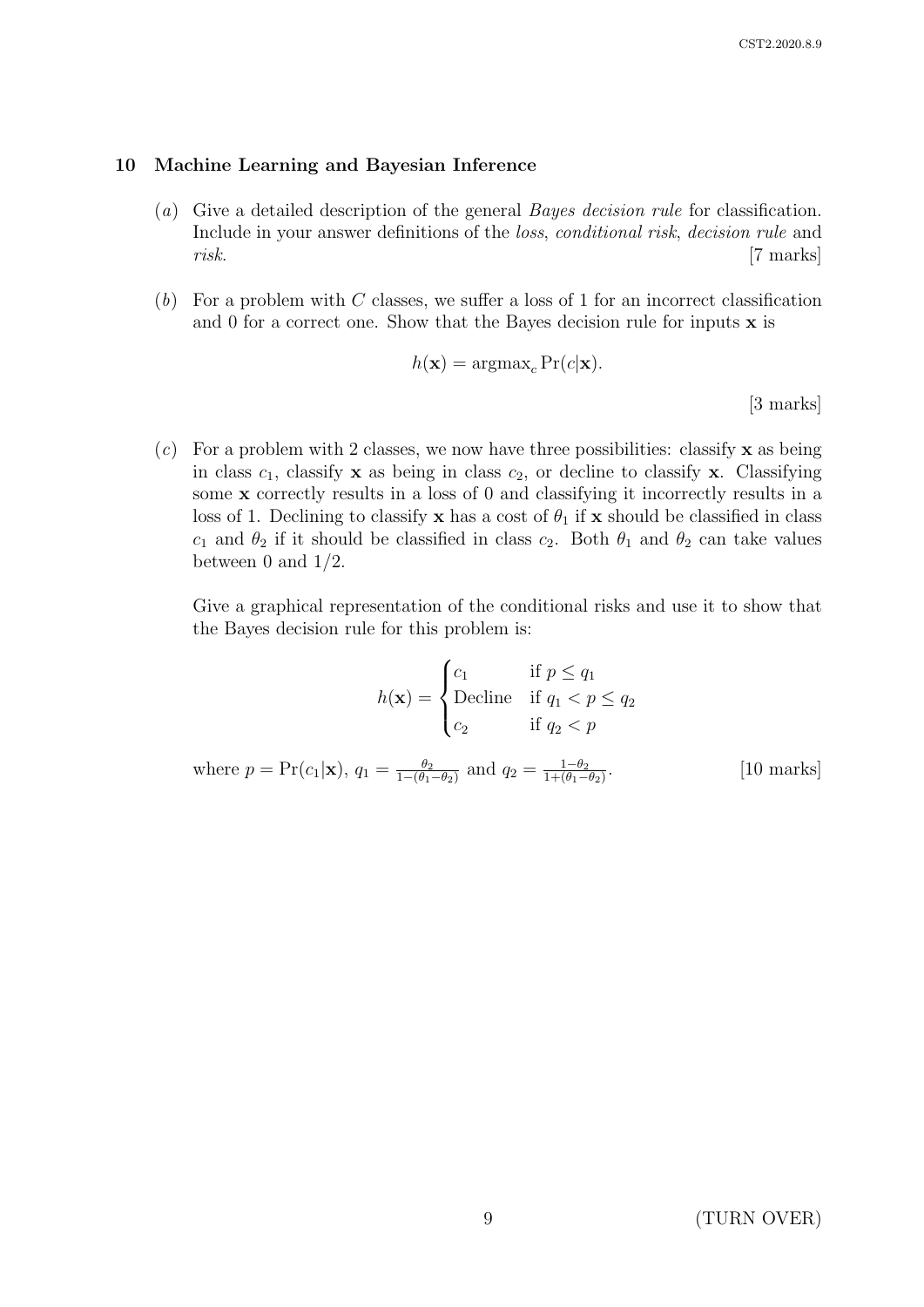# 11 Mobile and Sensor Systems

HearMe Ltd. has put a new wearable for the ear (earable) on the market that, in addition to other sensors, has an accelerometer. The company is hoping to use the accelerometer to analyze human activity recognition (HAR) of the users.

- (a) What are the challenges the company will face in collecting the accelerometer data for human activity recognition (on their servers)? [5 marks]
- (b) What are the steps of the HAR pipeline (you should also discuss person dependent/independent aspects)? Please use examples only related to accelerometer sensing.

[5 marks]

(c) What are the limitations of applying Deep Learning to HAR data for analysis and how can they be obviated?

[5 marks]

(d) The company would like to be able to perform HAR on-device on the earable. However, the current model running on the servers does not fit in its processor. What techniques can be applied to the model to make it run on the device efficiently and indicate in which way each helps? [5 marks]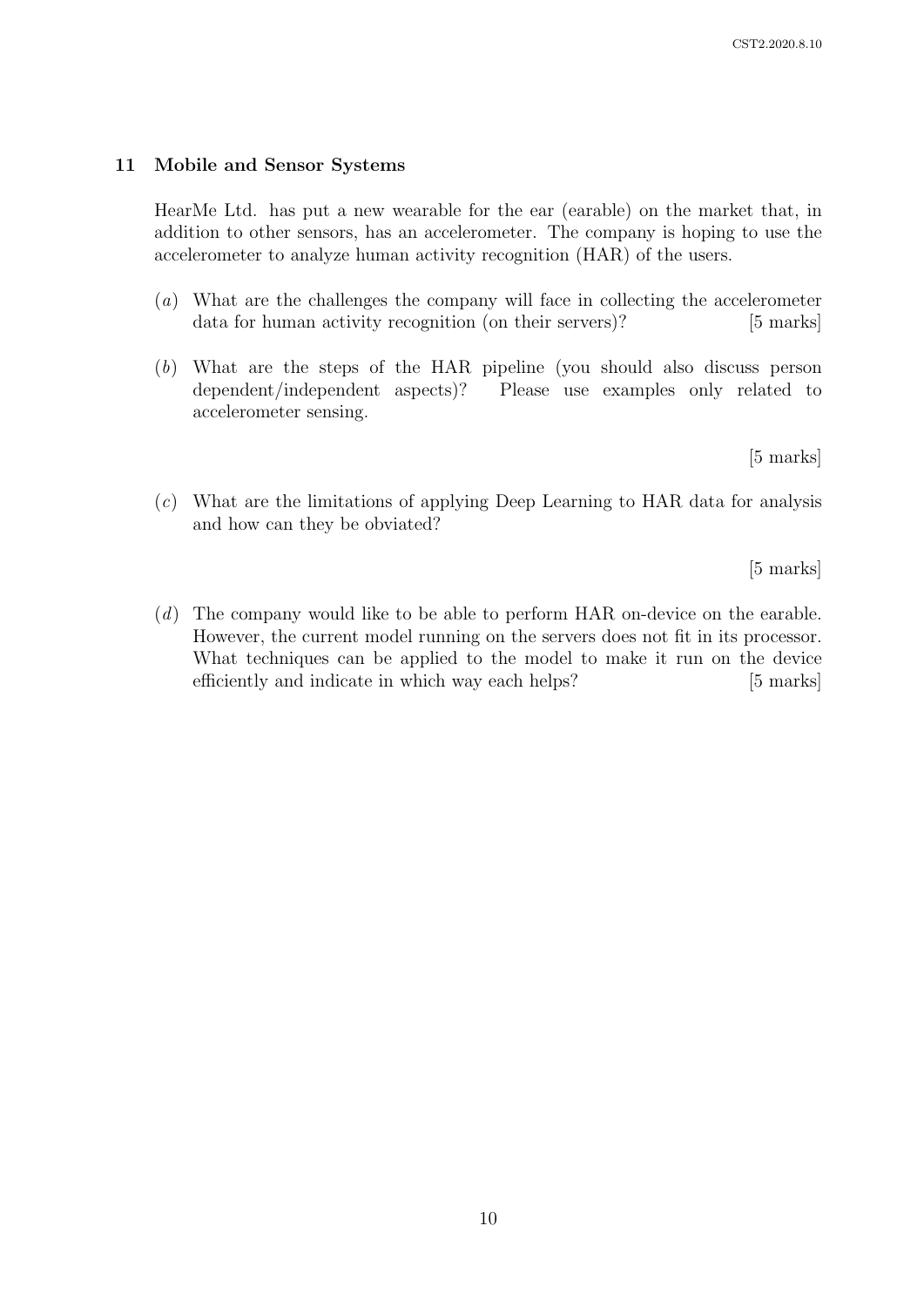## 12 Optimising Compilers

- (a) Describe inference-based program analysis on expressions e. Explain how it can be used to judge effect systems. [3 marks]
- (b) Give inference rules and a set of effects for an effect system for the following language:

 $e ::= x \mid \lambda x.e \mid e_1e_2 \mid \text{if } e_1 \text{ then } e_2 \text{ else } e_3 \mid \mathcal{O}(\xi).e \mid \mathcal{W}(\xi e_1).e_2 \mid \mathcal{C}(\xi).e$ 

where  $\mathcal{O}(\xi)$ .e opens file  $\xi$  and results in the value of e,  $\mathcal{W}(\xi e_1)$ .e<sub>2</sub> evaluates  $e_1$ and writes its (integer) value to file  $\xi$  before resulting in the value of  $e_2$ , and  $\mathcal{C}(\xi)$ .e closes file  $\xi$  before resulting in the value of e. The language types are integers and functions. [4 marks]

- $(c)$  Give and explain the safety condition for this system. [3 marks]
- (d) Show how the rules from Part (b) assign a type and effect (s) to the following expression.

$$
\mathcal{O}(\xi).\text{if } x \text{ then } \lambda x.\mathcal{W}(\xi x).\mathcal{C}(\xi).x \text{ else } \lambda x.\mathcal{C}(\xi).x
$$

[5 marks]

(e) Justify that the effect system will allow us to identify all expressions with incorrect use of files or, using an example, describe why it won't and show how to alter the effect system so that it will allow us to. [5 marks]

#### 13 Principles of Communications

- (a) Briefly describe link-state routing, outlining the link-state advertisement and the shortest path computation that each node carries out. [5 marks]
- (b) Fibbing is a technique for injecting link-state advertisements to the routing system that provides a way to add alternate paths into the results of the route computation. Describe what this is for, how this operates and what security implications it has.

[15 marks]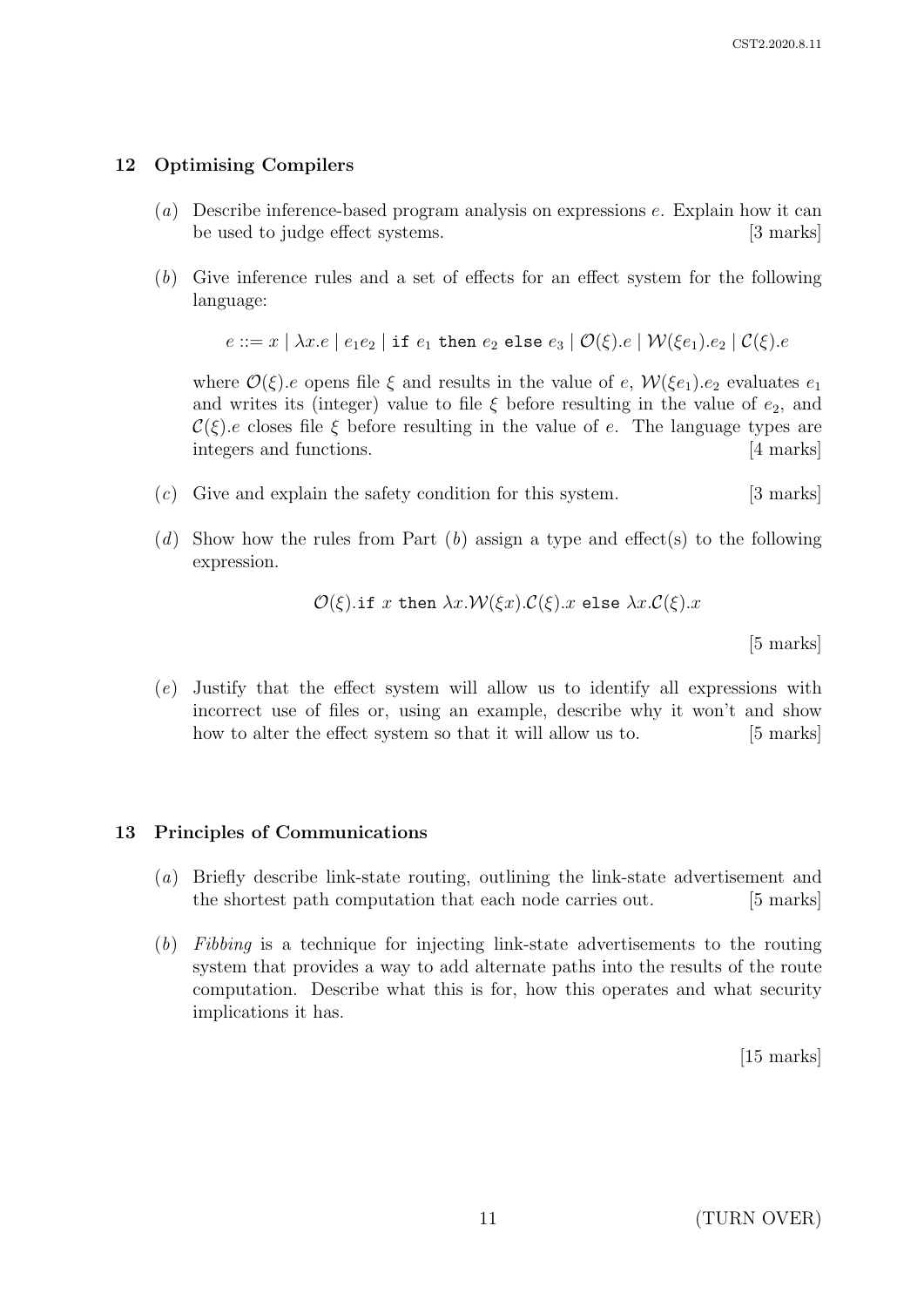## 14 Quantum Computing

- (a) In the superdense coding protocol, Alice and Bob each have one qubit from the entangled pair  $\frac{1}{\sqrt{2}}$  $\frac{1}{2}(|00\rangle + |11\rangle)$ , which enables Alice to send two bits of classical information to  $\tilde{B}$ <sub>2</sub><sub>6</sub>b, using a single qubit. Explain the superdense coding protocol in detail, and show that it does indeed enable the transmission of two bits using a single qubit. [10 marks]
- (b) This question concerns entangled states.
	- (i) Suppose Alice transmits the two-bit string '00' using the superdense coding protocol and an evesdropper, Eve, intercepts the qubit transmitted by Alice, measures it in the computational basis and then re-transmits to Bob. Find the probability that Bob correctly receives '00'. [5 marks]
	- (*ii*) Suppose further that prior to Eve's interception there is a  $50\%$  probability that the qubit experiences a bit-flip. What is the probability that Bob correctly receives 00? (Note that after Eve's retransmission no errors occur) [5 marks]